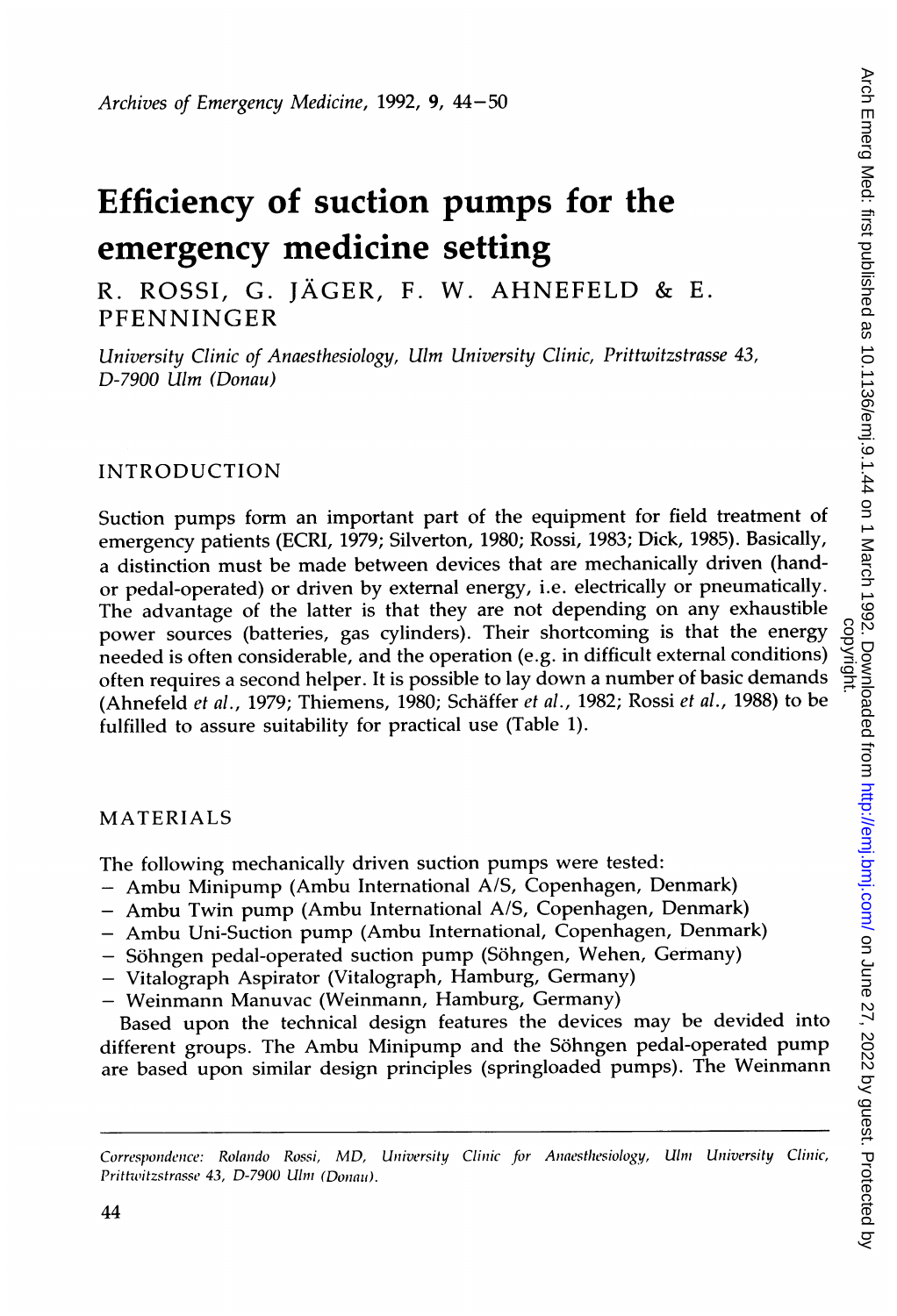Table 1. Requirements of suction pumps.

Requirements of suction pumps

Small dimensions (to be accommodated in an emergency case) Low weight Stability (against physical impact and chemical influence) Sufficient suction chamber capacity Large bore tubes Ready for use without any preparations Reliability, also under adverse conditions Sufficient performance (vacuum, maximum flow) Simple setting-up/taking down Hygienic cleaning/disinfection Moderate price

J.

Manuvac and the Ambu Uni-Suction pumps are membrane pumps. The Vitalograph hand pump is based upon <sup>a</sup> gun-like concept. The Ambu Twin pump consists of two reciprocating pistons.

## METHODS

Firstly the pumps were investigated concerning their technical specification's like dimensions, weight, volume capacity of the pistons, tube diameter and length (Table 2). The measurements of the power needed for suctioning air and various fluids were done with calibrated spring-scales. Vacuums, flows, volumes and suction capacities were measured by Fleisch-Pneumotachograph (Pulmostar: Dr. Fenyes & Gut, Basel, Switzerland). Piston displacement by one single pump action was evaluated for air and water. Resulting airflow was determined while performing two aspirations per second at the maximum working speed. An evaluation of the suction capacity to determine the time needed to aspirate 250 ml of water or salad oil, which represented <sup>a</sup> viscous fluid, was carried out. The testing arrangement was such that both pump and test fluid were on the same level to assure that no continuous suction effect might be generated.

#### RESULTS

To evaluate the performance of the pumps the measuring shown in Table <sup>3</sup> was carried out.

The power needed for suctioning air varied between <sup>10</sup> and <sup>400</sup> N (approximately  $1-40$  kp). The aspiration of water required  $15-400$  N and was especially dependent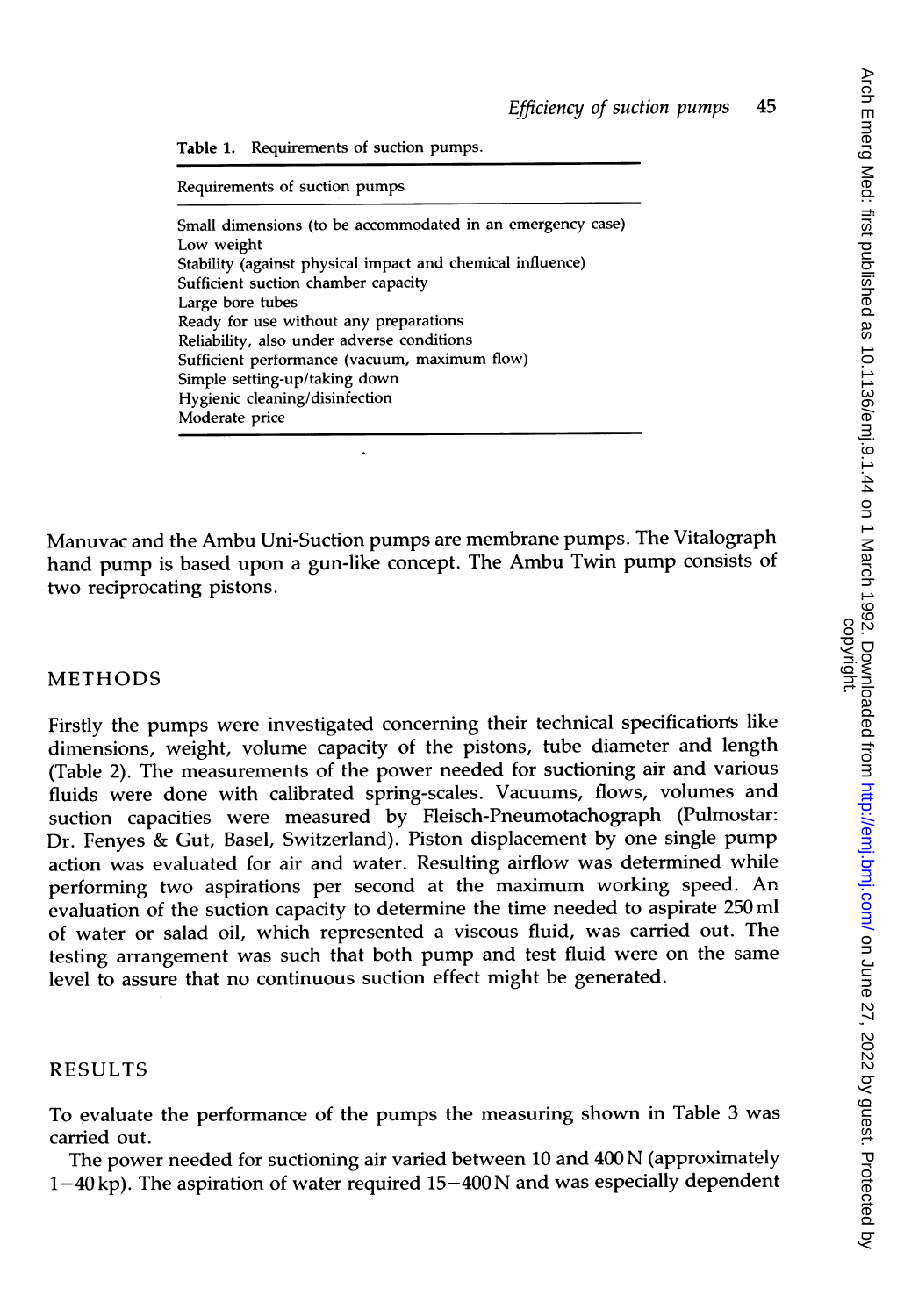| Device                                                    | minipump<br>Ambu                  | twin pump<br>Ambu                                                | uni-suction<br>Ambu      | pedal suction<br>Söhngen<br>pump                            | Vitalograph<br>aspirator                                             | Weinmann<br>manuvac                                         |
|-----------------------------------------------------------|-----------------------------------|------------------------------------------------------------------|--------------------------|-------------------------------------------------------------|----------------------------------------------------------------------|-------------------------------------------------------------|
| Manufacturer/<br>distributor                              | Ambu International A/S<br>Denmark | DK-2600 Glostrue - Copenhagen,<br>Sdr. Ringvej 49 - P.O. Box 215 |                          | Wehen, Germany<br>Taunusstein,<br>Söhngen<br>D-6204<br>GmbH | .TD. Deutschland<br>Hamburg 11,<br>Vitalograph<br>Germany<br>D-2000, | CmbH & Co.,<br>Hamburg 54,<br>Weinmann<br>Germany<br>D-2000 |
| Incl. tubing<br><b>Dimensions</b><br>$\widehat{\epsilon}$ | $22\times10\times18$              | $23.6 \times 12.6 \times$<br>10.3                                | $26 \times 18 \times 13$ | $18 \times 9.6 \times 16.5$                                 | $16.5 \times 16.5 \times$<br>8:7                                     | $20.5 \times 17.5 \times$<br>10.6                           |
| capacity (ml)<br>Weight (kg)<br>Volume-                   | 300<br>$\ddot{ }$                 | 750<br>Ξ                                                         | 650<br>2.1               | $\ddot{\text{o}}$<br>300                                    | 230<br>0.4                                                           | 370<br>1.4                                                  |
| diameter (mm)<br>Tubing                                   |                                   | ≘                                                                | œ                        |                                                             |                                                                      | $6$ or $10$                                                 |
| Tube length (cm)                                          | <b>S</b>                          | $\frac{40}{5}$                                                   | $\frac{1}{4}$            | 20                                                          |                                                                      | $28 + 80$                                                   |
| * Depending on tube used                                  |                                   |                                                                  |                          |                                                             |                                                                      |                                                             |

ő  $^{\mathrm{e}}$ Q $\tilde{=}$  Arch Emerg Med: first published as 10.1136/emj.9.1.44 on 1 March 1992. Downloaded from http://emj.bmj.com/ on June 27, 2022 by guest. Protected by<br>copyright. Arch Emerg Med: first published as 10.1136/emj.9.1.44 on 1 March 1992. Downloaded from http://emj.com/ on 1992. Downloaded from the strated by auth 27, 2022 by guest. Protected by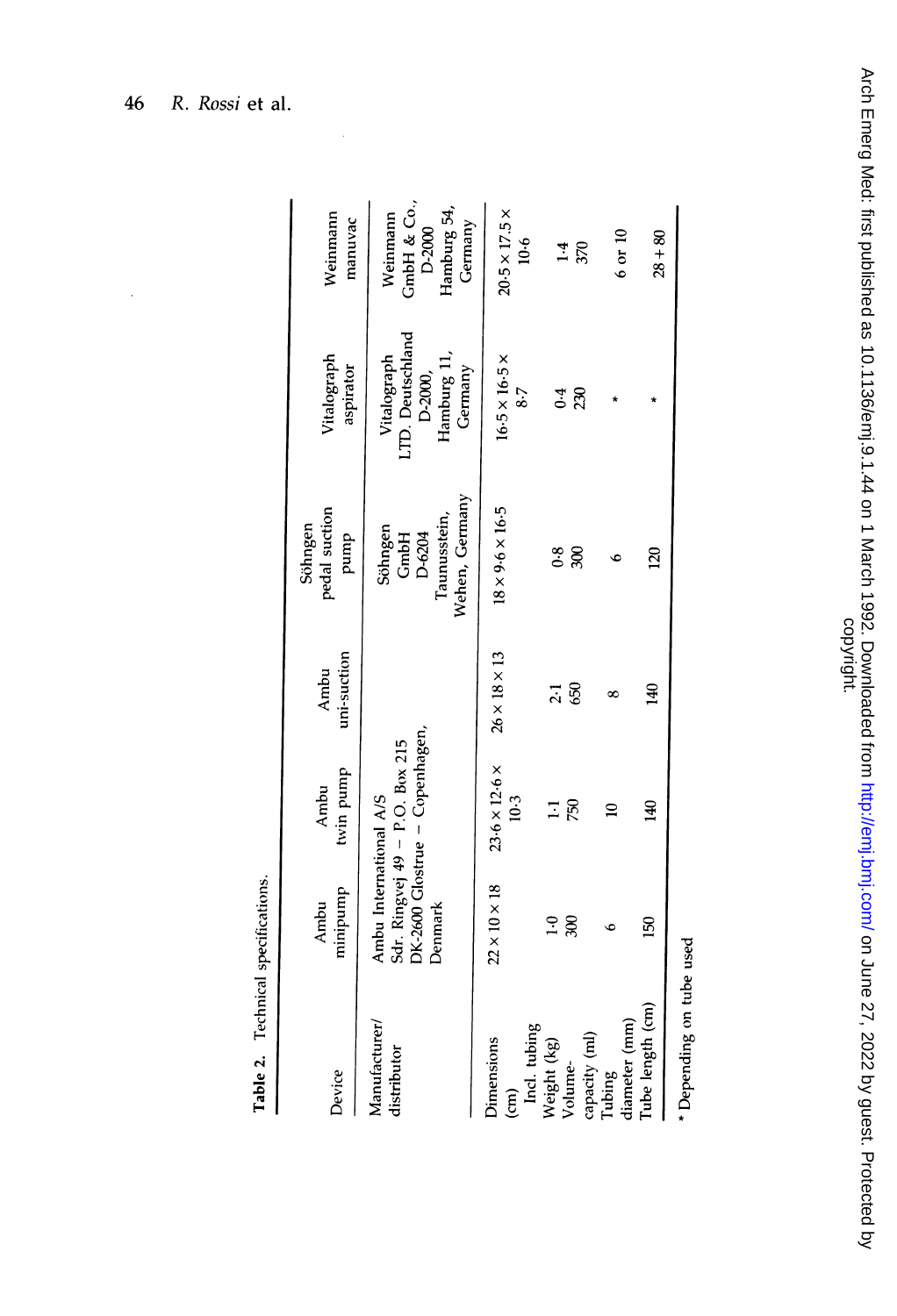| Device                                                                   | Ambu<br>minipump | Ambu<br>twin pump | Ambu<br>uni-suction | Söhngen<br>pedal suction<br>pump | Vitalograph<br>aspirator          | Weinmann<br>manuvac     |
|--------------------------------------------------------------------------|------------------|-------------------|---------------------|----------------------------------|-----------------------------------|-------------------------|
| Power used<br>$(air)$ $(n)$                                              | 400              | 30                | 30                  | 430                              | 15                                | 10                      |
| Power used<br>water $(n)$                                                | 400              | $80^{+}/40^{+}$   | $130^{+}/40^{+}$    | 430                              | 25 <sup>†</sup> /15 <sup>¶</sup>  | $100^{**}/306^{**}$     |
| Vaccum-max<br>(bar)                                                      | 0.5              | 0.8               | 0.6                 | 0.5                              | 0.6                               | 0.7                     |
| Piston<br>displacement<br>(ml water)                                     | 190              | $265*$            | 150                 | 250                              | 30                                | 160                     |
| Piston<br>displacement<br>(ml air)                                       | 240              | 300*              | 205                 | 270                              | 35                                | 200                     |
| Flow at 2Hz<br>$(l \min^{-1})$                                           | 19.3             | 33.4              | 20.7                | $18 - 1$                         | 4.5                               | $17-1$                  |
| $Flow = max.$<br>$(l \min^{-1})$                                         | 23.4             | 67.4              | 37.0                | 24.3                             | 7.0                               | 22.8                    |
| Suction<br>capacity<br>$(s.250 \,\mathrm{ml}^{-1})$<br>water)            | 6                | $2.5^{+}/1^{+}$   | $4.0^{+}/2.0^{+}R$  | 9                                | $8^{\frac{5}{3}}/3^{\frac{5}{3}}$ | $63**/1.5^{++}$         |
| Suction<br>capacity<br>$(s 250 \,\mathrm{ml}^{-1})$<br>salad oil)        | 17               | $2.5^{+}/2.3^{+}$ | $2.0^{+}/1.0^{+}$   | 25                               | 27 <sup>‡</sup> /12 <sup>¶</sup>  | $17***/2$ <sup>++</sup> |
| * Due to the design principle two cycles were run for each suction cycle |                  |                   |                     |                                  |                                   |                         |

#### Table 3. Readings.

 $\P^*$ t with catheter tip  $\P^*$ t without catheter tip with endotracheal tube \*\* with thin tubing § without catheter tip tt with thick tubing

on the type of tube used. The maximum vacuum was between 0-5 and 0.8 bar. With a single aspiration volumes of  $30-300$  ml could be suctioned. The maximum flows were measured between 7 and  $67.41$  min<sup>-1</sup>. The suction capacity for water and viscous fluids depended mainly on the tube used, varying between <sup>1</sup> and 27s for aspirating 250 ml.

## DISCUSSION

As regards dimensions and weight the Ambu Uni-Suction was outside the range as its dimensions make it special. The other pumps have dimensions and weights which make them easier to transport and accommodate in an emergency case (Ahnefeld et al., 1979; Thiemens, 1980).

There was also a great difference between the capacitive volume of the suction chamber. However, according to our practical experience, a capacity of 200-300 ml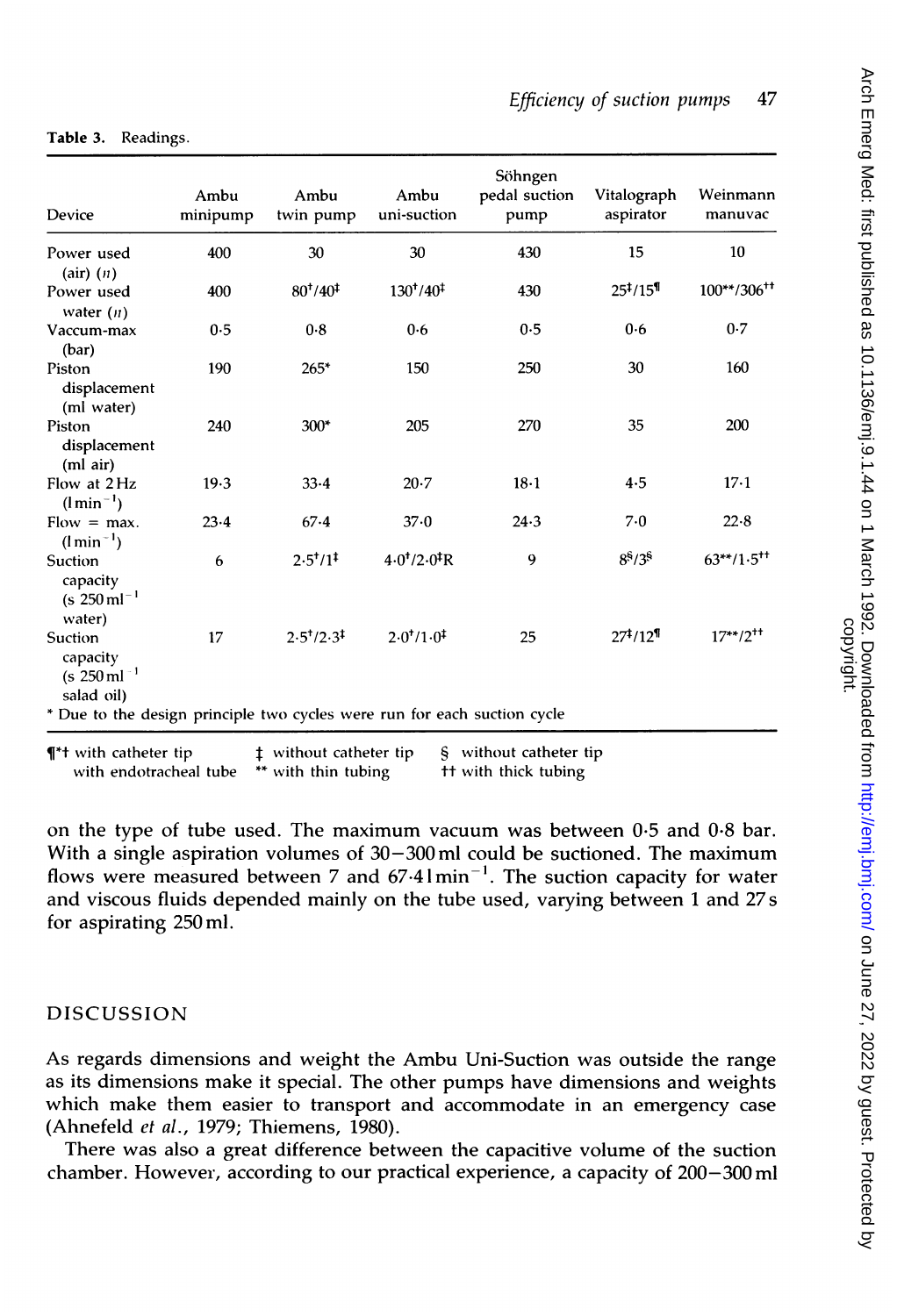is probably more than adequate in the majority of emergency situations, which is contradictory to the testing criteria of other researchers (ECRI, 1979; Dick, 1985). A mechanically-driven pump designed for extraclinical emergency care does not need the same volume as those used in emergency wards, operating theatres or intensive care units where for example complete evacuation of the stomach contents may be necessary (Schaffer, 1982; Rossi, 1983).

On the other hand, the design should allow quick emptying of full containers in the event the capacity should actually be fully utilized. A device which has been prepared for 'continuous' outpouring of excess suction chamber contents offers additional advantages in this respect (Ambu Twin pump). On the whole, usefulness in practice can be confirmed for all the devices as regards the size of the suction chamber.

In principle the suction tubing should be transparent to enable continuous checking of the suction process and assessment of the aspirate. All the current versions of the devices fulfil this requirement, while some of the older versions have black rubber hoses.

For the suction of low viscous secretion and/or blood thin lumina may suffice. However, vomit cannot be sucked up with such thin tubing. Only Manuvac (second 'thicker' tubing of 20mm), the Ambu Twin and the Vitalograph Aspirator (endotracheal cathether as 'suction tubing') provide the essential option of using big-bore tubing. When the catheter tip is removed from the Ambu Uni-Suction the thick tubing allows the suction of particles (vomit).

The tubing length of more than <sup>1</sup> m required for pedal-operated pumps (Ambu, For the thing allows the suction of particles (vomit).<br>The tubing length of more than 1 m required for pedal-operated pumps (Ambu, gy<br>Söhngen) is a problem, but probably one that has to be accepted. The problem of  $\vec{G}$ <br> dismantling the tubing and stowing it away again has been solved differently by  $\overline{P}$ all the manufacturers. In some products only part of the tubing is storable in a spacesaving and 'proper' manner (Weinmann), and in others there is no facility for fixing of the tubing (Sohngen).

With respect to the power consumption required for operation the devices fall into two technical design categories. While one group always requires the same pedal pressure independent of material (air, water etc.) being sucked out (Ambu Minipump, Sohngen, Vitalograph), the other group (Ambu Uni-Suction, Manuvac, Ambu Twin) required differentiated pedal power dependent upon aspirate.

On the whole, the power needed to drive the Ambu Minipump and the Sohngen pump must be considered too high. The power needs of the other devices are all within limits allowing suction over longer periods.

With respect to the maximum attainable vacuum there was no difference of any relevance between the devices. Also the time delay to establish the vacuum required for suction (approx. 0.3 bar) was in accordance with the measurements made by other researchers (ECRI, 1979; Dick, 1985) for all devices, i.e. in the very acceptable range of a few seconds.

A further criterion for the evaluation of the devices is to measure the volume aspirable by one pedal push. The long-stroke spring-loaded pumps (Söhngen, Ambu Minipump) are the most effective ones in this test due to their technical design. Also the Ambu Uni-Suction, the Manuvac and the Ambu Twin gave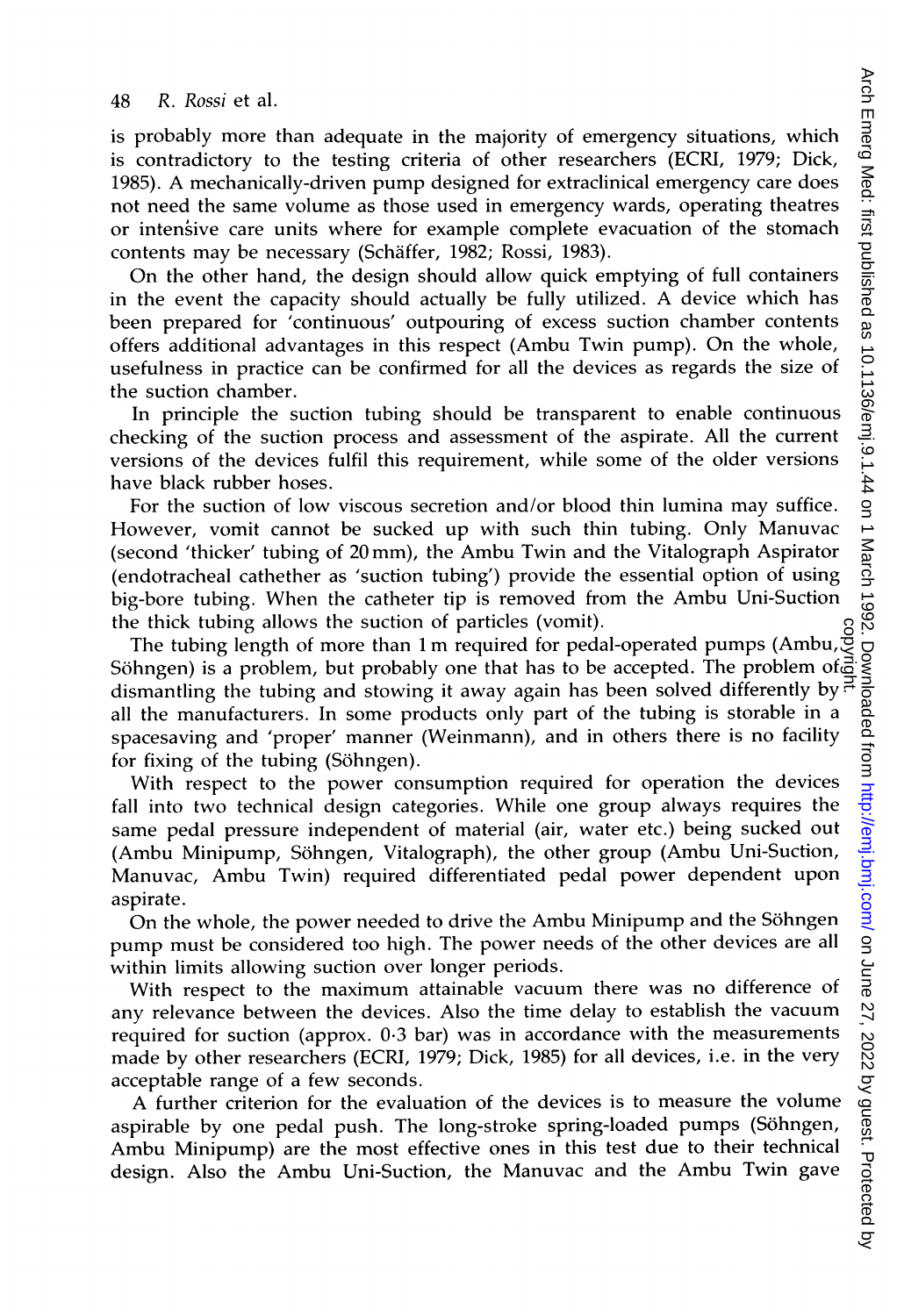satisfactory results. The small Vitalograph Aspirator, however, clearly fell short (Rossi et al., 1983).

The efficiency of <sup>a</sup> pump in an emergency situation is represented by its speed to suction considerable amounts of fluids. The ability of the Ambu Twin pump and Uni-Suction to aspirate 250ml in a few seconds indicates a good performance.

Another important criterion is the measurement of the maximum airflow (ECRI, 1979; Dick, 1985). A device can be considered suitable only when it has sufficient efficiency to aspirate when the suction tip is not directly immersed in the fluid to be aspirated. Also material in the proximity must be evacuated by a high flow and travel up the tubing ('vacuum cleaner effect').

At a pump frequency of 2Hz (corresponding to 120 piston cycles  $min^{-1}$ ) and at maximum speed the flow attained with the Ambu Twin was highest. In this context it should be borne in mind that due to the special design principle of the Ambu Twin pump two cycles are performed per stroke while all others have <sup>a</sup> one piston-cycle only (ECRI, 1979; Silverston, 1980, Thiemens, 1980). The Ambu Uni-Suction and Minipump as well as the Sohngen and the Weinmann pump achieved results that were comparable with each other. The efficiency of the Vitagraph Aspirator was much lower indicating an insufficient function.

## CONCLUSIONS

All the devices tested have limitations and shortcomings.

The Ambu Minipump and the Sohngen product offer no possibility of using big-bore suction tubing and consequently their suitability for emergency situations is drastically reduced. Also the power requirement is high, the efficiency low and a second helper is needed for the operation. The Vitalograph Aspirator is insufficient. The Manuvac is much better in all aspects of performance.

The highest marks are given to the Ambu Twin. Dimensions and weight are suitable for common practice. The suction capacity was the highest of all devices tested. The abandonment of vulnerable valve systems and the simple and easy-toclean design are further important characteristics.

## ACKNOWLEDGEMENT

We are grateful to the manufacturers for their kindness in making the devices available during the time of the study.